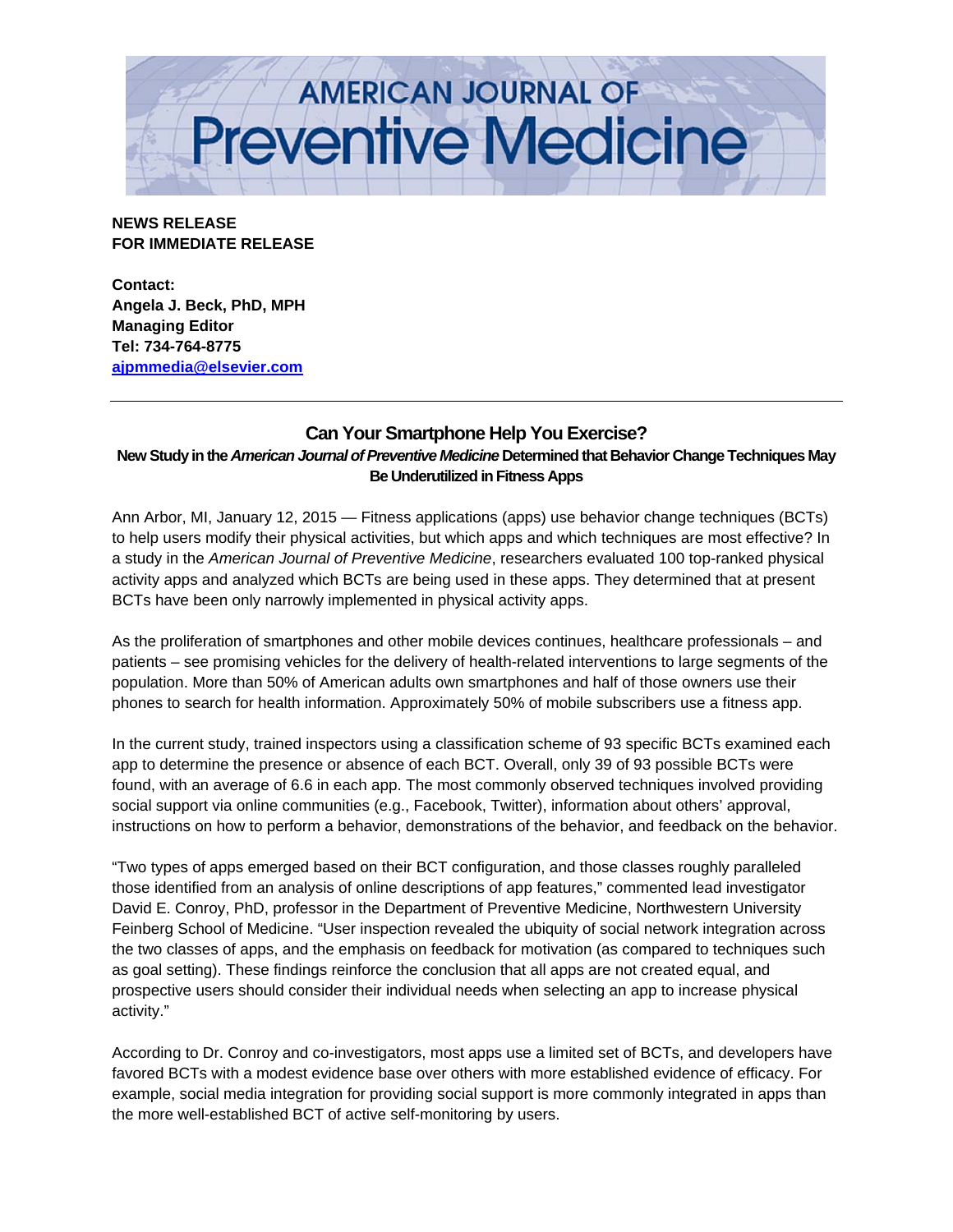The lack of self-monitoring in physical activity apps might be an unintended consequence of the sophisticated sensing capabilities of mobile devices. With embedded accelerometers passively monitoring movement, the user has little incentive to participate and may lose the benefits gained from retrospection and active self-reporting.

Apps that increase physical activity levels are potentially valuable because insufficient physical activity is the second-leading preventable cause of death in the U.S., with links to heightened risk for major noncommunicable diseases. "The information resulting from this study will be valuable for scientists and developers working cooperatively in the mobile health domain as well as physicians and other practitioners who seek low-cost interventions to increase their patients' physical activity," concluded Dr. Conroy.

**# # #** 

## **NOTES FOR EDITORS**

"Implementation of Behavior Change Techniques in Mobile Applications for Physical Activity," by Chih-Hsiang Yang, MEd, Jaclyn P. Maher, MS, and David E. Conroy, PhD. DOI: http://dx.doi.org/10.1016/j.amepre.2014.10.010. It is published in the *American Journal of Preventive Medicine*, online ahead of Volume 48, Issue 4 (April 2015).

Full text of the article is available to credentialed journalists upon request; contact Angela J. Beck at 734- 764-8775 or ajpmmedia@elsevier.com. Journalists wishing to interview the authors should contact Erin White, Northwestern University, at 847-491-4888 or ewhite@northwestern.edu.

## **ABOUT THE** *AMERICAN JOURNAL OF PREVENTIVE MEDICINE*

The *American Journal of Preventive Medicine* (www.ajpmonline.org) is the official journal of The American College of Preventive Medicine (www.acpm.org) and the Association for Prevention Teaching and Research (http://www.aptrweb.org/). It publishes articles in the areas of prevention research, teaching, practice and policy. Original research is published on interventions aimed at the prevention of chronic and acute disease and the promotion of individual and community health. The journal features papers that address the primary and secondary prevention of important clinical, behavioral and public health issues such as injury and violence, infectious disease, women's health, smoking, sedentary behaviors and physical activity, nutrition, diabetes, obesity, and alcohol and drug abuse. Papers also address educational initiatives aimed at improving the ability of health professionals to provide effective clinical prevention and public health services. The journal also publishes official policy statements from the two co-sponsoring organizations, health services research pertinent to prevention and public health, review articles, media reviews, and editorials.

The *American Journal of Preventive Medicine*, with an Impact Factor of 4.281, is ranked 10th in Public, Environmental, and Occupational Health titles and 17th in General & Internal Medicine titles according to the 2013 Journal Citation Reports® published by Thomson Reuters, 2014.

## **ABOUT ELSEVIER**

Elsevier is a world-leading provider of information solutions that enhance the performance of science, health, and technology professionals, empowering them to make better decisions, deliver better care, and sometimes make groundbreaking discoveries that advance the boundaries of knowledge and human progress. Elsevier provides web-based, digital solutions — among them ScienceDirect (www.sciencedirect.com), Scopus (www.scopus.com), Elsevier Research Intelligence (www.elsevier.com/research-intelligence), and ClinicalKey (www.clinicalkey.com) — and publishes nearly 2,200 journals, including *The Lancet* (www.thelancet.com) and *Cell* (www.cell.com), and over 25,000 book titles, including a number of iconic reference works.

The company is part of Reed Elsevier Group PLC (www.reedelsevier.com), a world-leading provider of professional information solutions in the Science, Medical, Legal and Risk and Business sectors, which is